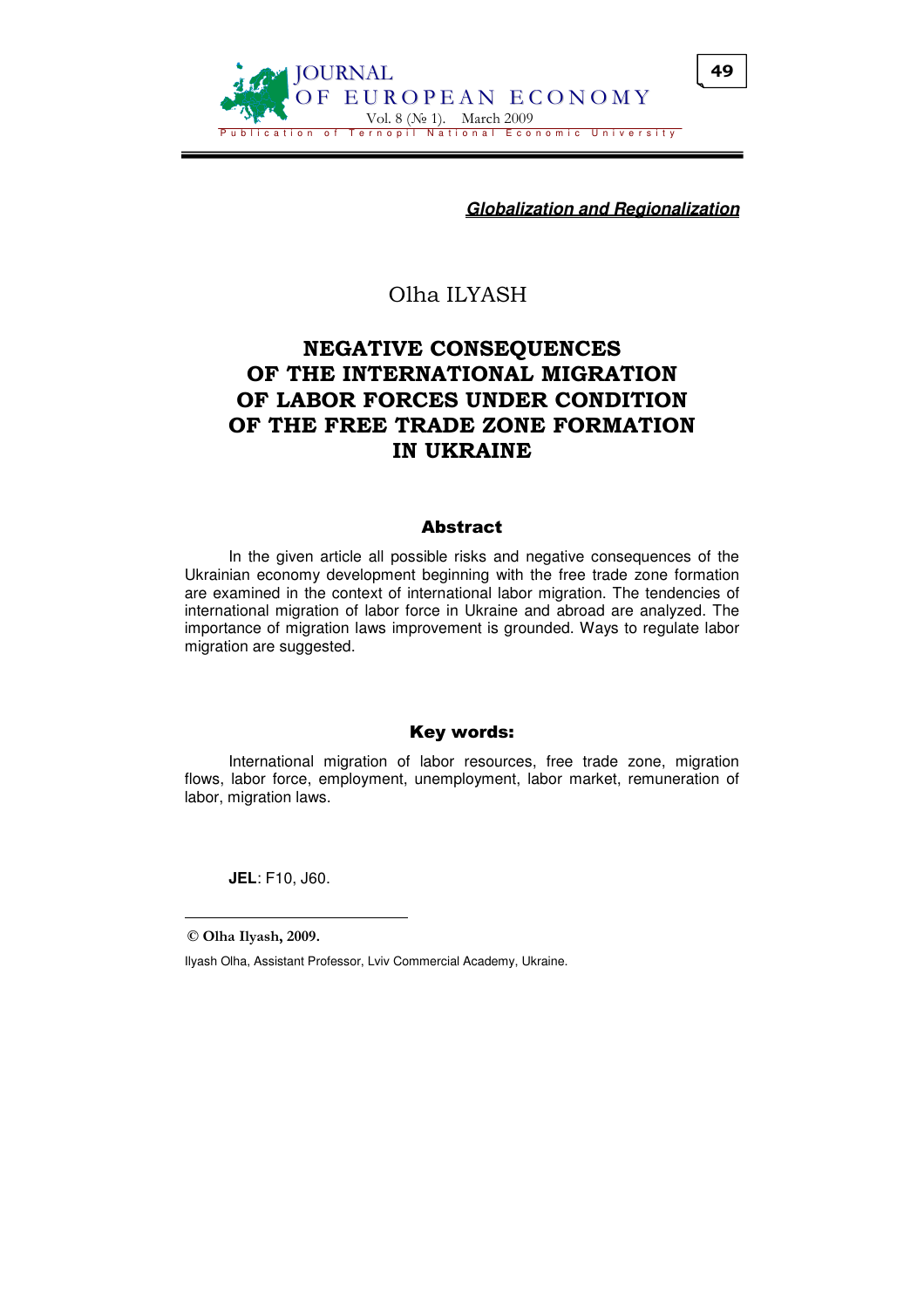Risks related with the international labor migration that Ukrainian economy may come across after the free trade zone formation, namely the increase of migration flows and social tension, should be minimized in the process of preparation of agreement on the «deeper» free trade zone with the EU as well as by means of the Ukrainian legislation improvement.

In order to decrease the flows of international migration of labor resources on the national level it is necessary to increase legal and social protection of Ukrainian workers abroad, to liberalize the flow of labor resources, and to secure the increase of competitiveness of labor force through reformation of the professional education and staff training systems. Additionally, heed should be paid at solving the problems of human capital development and at pursue of a purposeful social policy.

The following steps will facilitate stable development of the Ukrainian economy as well as reduction of risks arising from the increase of the international migration of labor resources under conditions of the free trade zone formation: improvement of the migration policy; implementation of the governmental control over employment of Ukrainians; liquidation of the existing rigid restrictions for employing part-time or temporary workers in Ukraine; approval of the national strategy for the educational system reformation, and adoption of the complex of governmental program of graduates' employment in order to increase the labor force competitiveness.

The conducted analysis [1] shows that the volume of international migration of the labor force is high:

1. Ukraine still remains the labor force donor for the European Union (data taken from several sources shows that around two million Ukrainians work in the European countries). Number of Ukrainian labor migrants who are working abroad (according to different sources) is in average [4] from 3 to 7 million of people [4].

2. As the result of the undesirable immigration of the labor force the threat to the national security of Ukraine has increases. Though Ukraine takes the fourth place among the other countries in number of immigrants, the structure of labor force immigration turns out to be irrational as well. Most immigrants coming to Ukraine are from the high-risk migration countries (Turkey, China, and Iran).

3. When the internal labor market is immature and deformed and in certain industries and regions there is mass unemployment, the external labor migration still remains one of the natural reaction of people. Decrease of the demand for qualified specialists leads to increase in the need for unskilled labor, and to shortage of manpower in certain industries, namely in construction, agriculture, services offered by certain blue-collar workers. If similar tendencies proceed in the future, the segment of unskilled labor at the Ukrainian labor market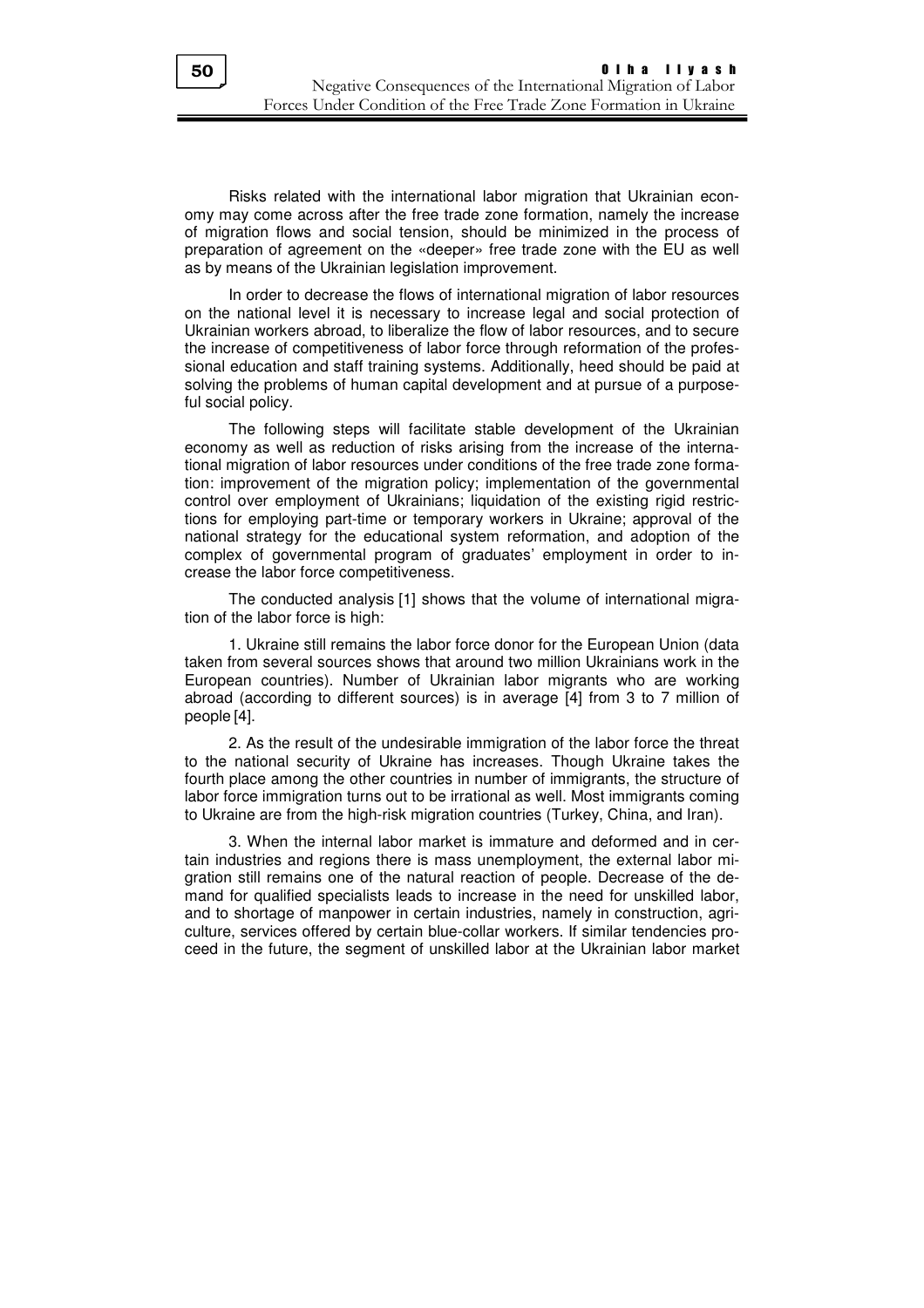will be occupied by illegal labor migrants from Asian and African countries, as well as from the neighbouring Moldova and other CIS countries.

4. Our country has, practically, no long-term strategy and efficient mechanisms to affect the labor migrants' motivation. The existing laws in the sphere of regulation of the labor force migration have rather a declarative character («European Convention of Migrant Workers Protection», «On Abuse in the Sphere of Migration and on Guaranteeing Equal Rights to Migrant Workers», and other bilateral agreements quite often are only declarations and they do not take actual problems of migrant workers into account).

5. Illegal labor migration may increase (in Russia, Greece, Spain, Italy, Portugal, Germany, and other countries of the Central and Eastern Europe) because the «shadow» sectors of economy of the host countries are different.

6. The number of external migrants increases among farm people, youth, as well as among the residents of small towns. This phenomenon spreads in all regions. The nature of migration changes from «shuttle» to «gastarbeiter», new host countries appear, time spent abroad increases, and the number of women among labor migrants rises.

7. Since youth and women emigrate the moral and psychological environment in the society aggravates. The rate of illegal migrants among women is 7–10%. The age structure analysis shows that most migrants are in the agerange of 28–40 years.

If labor migration increases because of the problems mentioned above that are expected to be further aggravated after the agreement on free trade is concluded, protection of the Ukrainian migrants abroad should be increased by means of legal regulation. Since, nowadays Ukraine is a party in eleven bilateral agreements in the area of employment (with Azerbaijan, Byelorussia, Armenia, Vietnam, Latvia, Libya, Moldova. Poland, Portugal, and Russia), it is reasonable to improve the migration policy and make it guarantee the high level of protection of the migrants.

In this context, in order to improve the legal and social support of the Ukrainian citizens abroad it is necessary to fit the Law of Ukraine «On Ratification of the European Convention on Legal Status of Migrant Workers» with the legislation of the host country to make the rights and freedoms of the Ukrainian citizens legally respected abroad.

Ukraine remains the major transit country for illegal migrants from Asia, Africa, and Arabian countries; the flow of these migrants is constantly growing. To solve this problem more effectively the State Frontier Service of Ukraine (SFSU) with assistance of the EU has to implement the reforms to make the SFSU a law enforcement agency that meets the EU standards. The initiative to create a unified frontier service is supported by Italy, Germany, and Great Britain. In June 2007 the Cabinet of Ministries of Ukraine has adopted the Resolution «On Approval of the State Purposeful Law Enforcement Programme «On State Border Development and Reconstruction for the Period till 2015». Creation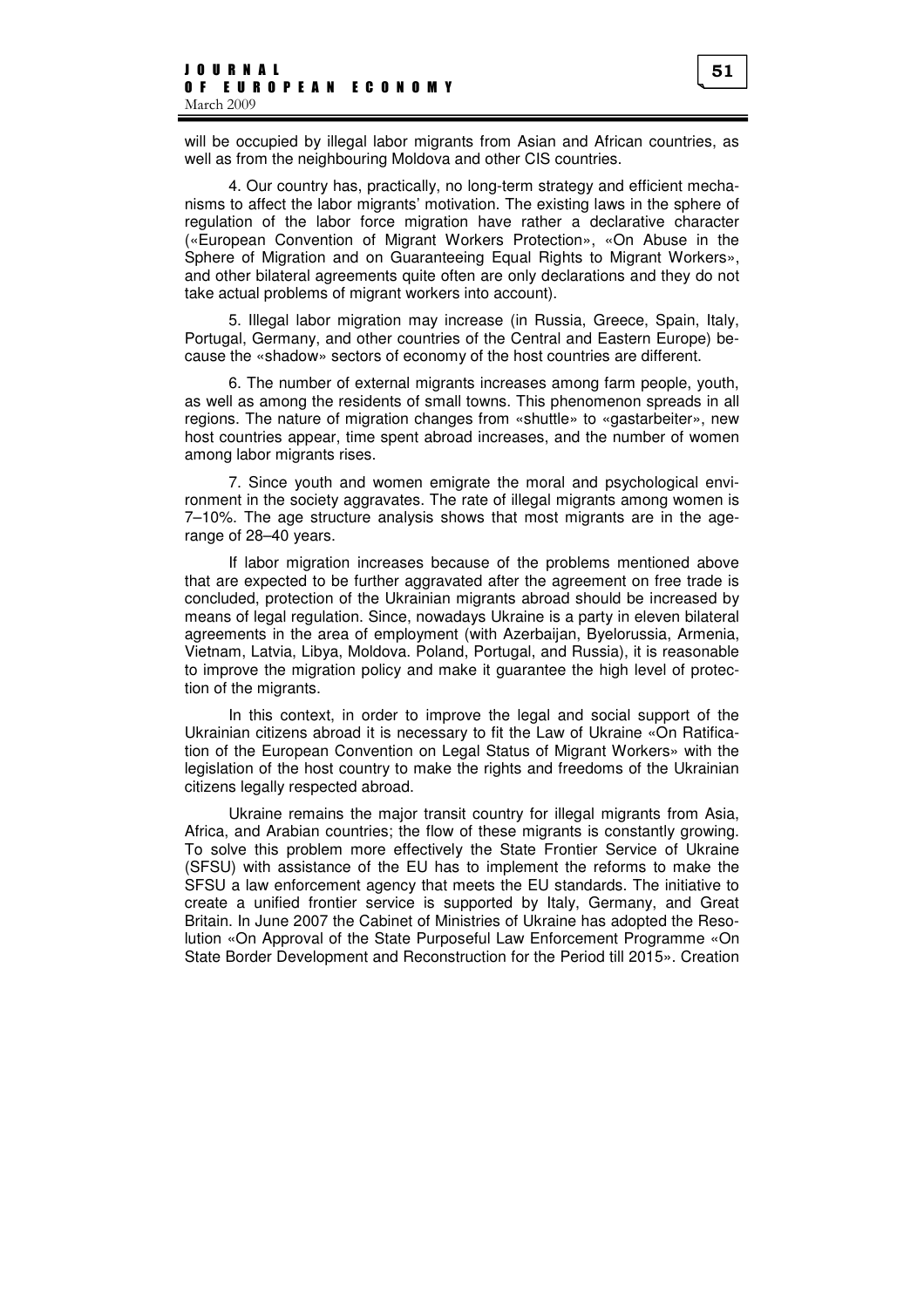of favorable environment for the development of the trans-frontier cooperation and use of the Ukrainian transit potential are among the priorities.

There is no mechanism of granting asylum to refugees in Ukraine. The year 2007 was characterized by certain decline that led to significant delay in consideration of the requests for the asylum. The Law of Ukraine "On refugees» also has some drawbacks, as, for example, the application of the accelerated consideration procedure that is presupposed by the given Law. It is important for this Law to include the statement about non-discrimination of refugees on the basis of their race, religion, or country of origin (this issue is important for ethnic Chechen people from Russian Federation, who are usually not recognized as such).

The programme of integration of Ukraine into the EU, section 4.1., that presupposes non-discrimination of foreigners that are legally staying in Ukraine needs improvement. Since illegal migration is the only possible means to secure the «fourth freedom» of the EU, i.e. free movement of labor force with all the negative consequences for the competitiveness of the Ukrainian human capital arising from it, it is necessary to apply the instruments of regulation of legal migration from Ukraine to the EU, such as general and special quotas, tests on the labor market needs, visa regime, discrimination regime for Ukrainian companies established in the EU concerning the employment of workers from foreign countries. Taking into account the interests of the state, all these measures should be regulated by the immigration legislation to make entry, stay, and exit of migrants and usual foreigners legal.

In case there are no sufficiently effective instruments to form the mechanism of international migration of the labor resources under condition of the free trade zone establishment in Ukraine, the following negative consequences seem to be veritable:

1. Unemployment growth as the result from closure of enterprises that cannot withstand the competitive struggle. When competitive foreign countries will enter the domestic market it will lead to closure of inefficient domestic enterprises, and, as a result, will create temporary unemployment causing dismissal and re-qualification of personnel. Today a significant number of enterprises in L'viv region are loss-making, and in case of the free trade zone extension this index will grow. The ratio of unprofitable small enterprises accounted for 32,5% of their total number (in 2006 – 34,2%). The similar situation was observed in most of the countries that were candidates to join the EU (today EU NMS). That led to negative tendencies in development of the labor market, in particular, the growth of unemployment rate. The situation is expected to aggravate when Ukraine will join the free trade zone, especially in its western regions because of a large number of enterprises working in the sphere of business that is the most vulnerable to changes of the environment.

2. Increase in the ratio of international labor migration is caused by that fact that the governments of the EU countries encourage the «inflow» of relatively «cheap» qualified labor migrants from Ukraine, in particular because of the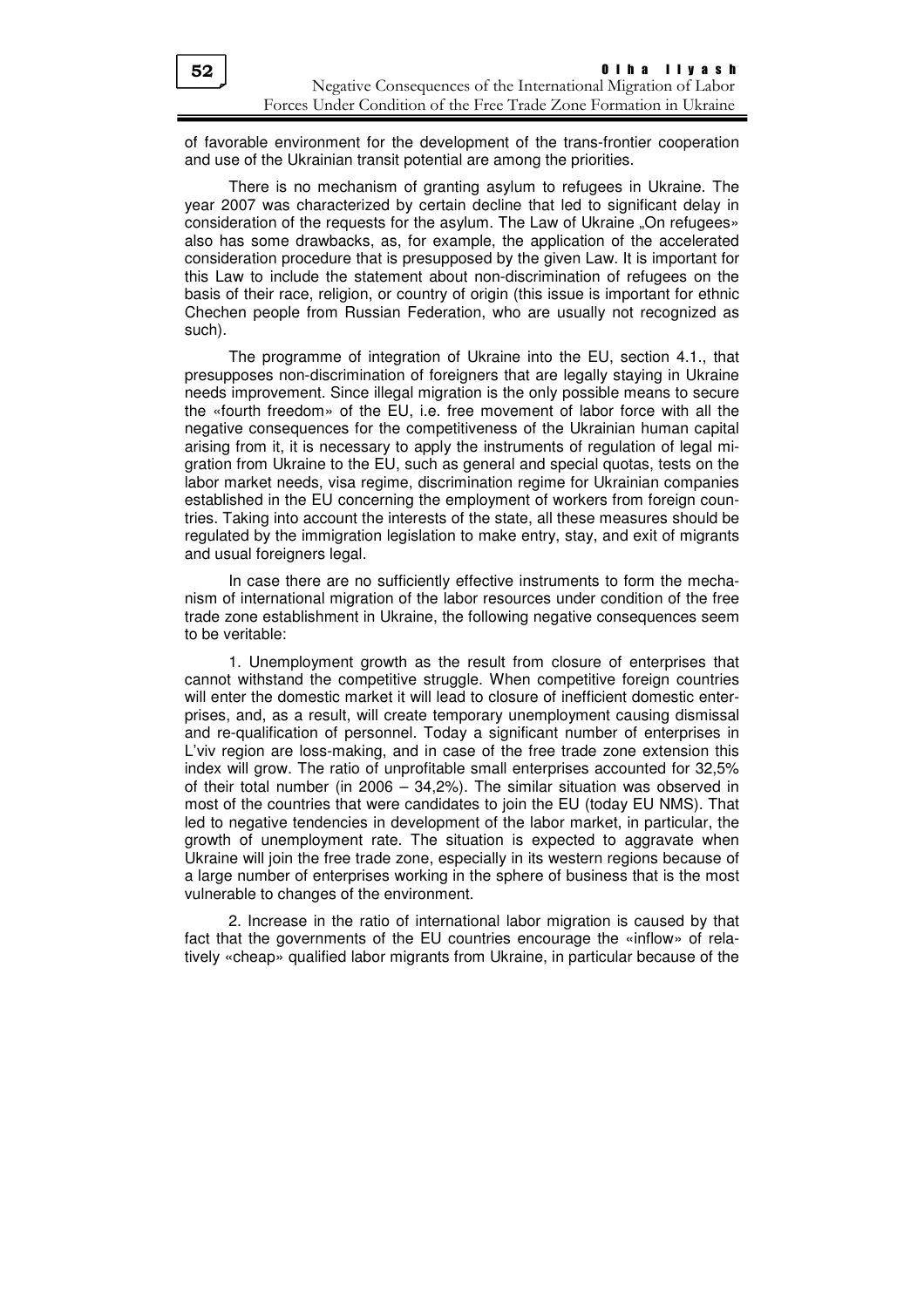#### J O U R N A L O F E U R O P E A N E C O N O M Y March 2009

low employment rate on their domestic markets. During the last two years around 30 thousand of Ukrainians moved to the EU member-states, among them 78% moved to Poland, and the rest – to Hungary, some insignificant minority – to Slovakia, Lithuania, and Latvia. Taking different intensiveness of migration into account, as well as the fact that Ukrainians go abroad more than 15 million times annually, we may conclude that the citizens of Ukraine go abroad around 1,4 million times annually to work there and around 3 million times because of commercial purposes. The Ministry of Labor and Social Policy states that 2,5–3 millions of Ukrainians work abroad. The threat is that the labor migrants (and their family members that even aggravates the problem) are potential migrants already and Ukraine loses the representatives of the next generation. In the regions with high emigration rate the phenomenon of «social orphanhood» can be observed. In countries that have partial access to the EU labor markets the deficit of labor resources in certain sectors is observed. Thus, Polish labor market is characterized by lack of teachers, medical workers, specialists with secondary technical education; the spheres of construction and agriculture are also characterized by the deficit of employees.

3. Increase in the number of illegal migrants because of continuing application of short-term quotas. Thus, in Poland if there is no quota set, the general employment permission is granted for one year only (with possibility of prolonging it for 1.5 of a year); in construction and services, in accordance with the agreements between companies, it is granted for two years (with possibility of prolonging it for 2.5 years). In Slovakia long-term permissions are granted for one year (with possibility of prolonging it for 1.5 of a year), permissions for seasonal works – up to 6 months (up to 1 year), permissions for workers fulfilling obligations set by commercial agreements – up to two years (with possibility of prolonging it for three years for employees and for four years for directors) with application of quotas. Similar quotas are applied in Czech Republic as regards long-term and seasonal permissions with annual setting of quotas depending on the labor market situation, in Lithuania, and in Latvia (in what concerns annual quota setting). Such short-term quotas provoke the increase in the number of illegal migrants, who want to continue working abroad. Thus, for the EU27 illegal migration of labor resources, the scope of which is caused by even smaller influence of language barrier, is very important.

4. Increase of society criminalization and decrease of the level and quality of life in Ukraine. Large scale immigration, and especially uncontrolled and illegal one, may cause serious problems in the host country, with the following negative consequences: crime growth, increase of infectious diseases, aggravation of ethnic strain and emergence of social conflicts. Experts claim that Ukraine nowadays is the biggest transit zone in the CIS, and the index describing the number of illegal migrants who stayed on the territory of the country exceeds the commonly accepted European standards in 20–25 times. International Migration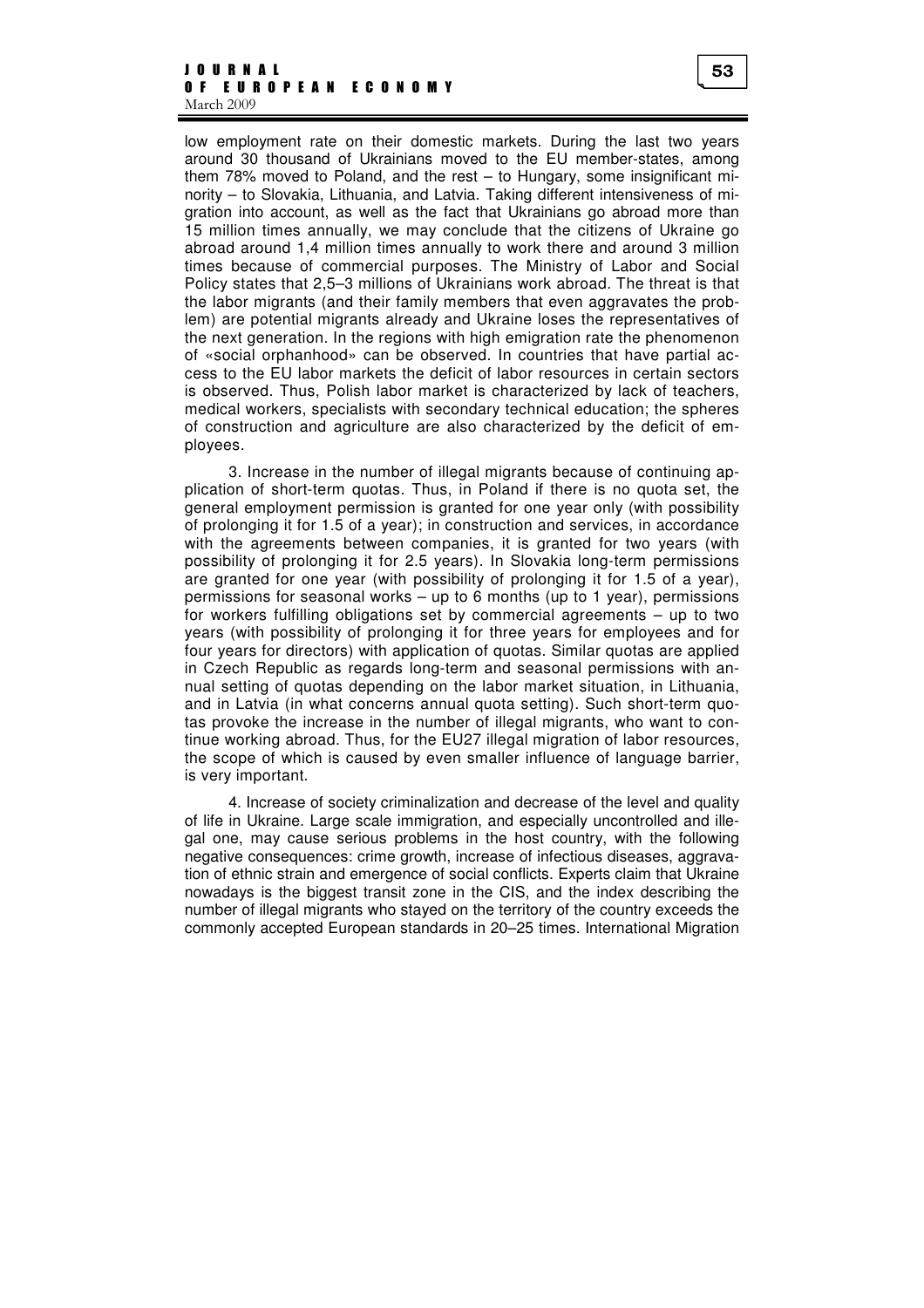Organisation estimates that around 4–5 million people move illegally to different countries of the world, that gives the profit from 5 to 7 milliards USD.

5. Growth of labor migration of farm people and inefficient use of labor resources. Considerable migration of farm people that decreases the efficiency of labor force functioning through mechanical overstatement of employment in rural sector by means of registering the employment on personal farms is dangerous for Ukraine. During the last year the number of people employed in the sector declined by 352.5 thousand persons, and the number of wage workers declined by 122.8 thousand of persons. Since 2006 new tendency of reduction of people employed on personal farms appeared. This fact fully correlates with the cutback in production of farm products at personal farms. The problem of formation of labor potential of high quality remains essential: specialists with junior secondary and basic education account for 14.9% of the registered quantity of the staff members (in general in economics – 24.7%); the more striking is the difference as regards the specialists with complete higher education, namely 8.7 and 27.3%.

6. Decrease of competitiveness of domestic employees. Domestic labor market is already characterized by the deficit of skilled labor force. Lack of bluecollar workers and engineers is especially tangible: according to the State Employment Service at the beginning of the year 2008, 57% of all vacancies were for blue-collar workers.

The results of sociological investigation has shown that only around 29% of employees feel competitive in the conditions of market economy; 48.9% of the respondents claim that they will try to adopt to the required working system; 61.4%, however, do not want to get used to these new labor conditions and will try to change the place of their employment, or move abroad.

7. Increase in differentiation of the wages rate in the regional and sectoral profiles. The need to improve material welfare and social status are known to be the basic motives of international labor migration for Ukrainians. In this context the significant differentiation of the wages rate of employees on the basis of the type of their economic activity that exists in Ukraine is a negative phenomenon. The State Statistics Committee of Ukraine informs that among 9.2 millions of workers, employed in different industries 4.1% of employees draw wages that does not exceed the established minimum wages [2]. In spite of substantial increase of the average nominal wages, Ukraine continues to fall behind the majority of European countries. Moreover, according to the EU standards, an average wages should be higher than the minimum subsistence income in thrice. According to the data for the year 2007, in Ukraine earnings per hour is too low in comparison with the EU countries and accounts for less than 1.5 Euro, while the average expenditures for hourly wages in industries of the EU countries are from 10.60 EUR in Portugal, 14.37 EUR in Greece, 15.22 EUR in Spain and more than 30 EUR in Belgium, Denmark, and Luxembourg; the average hourly wages in EU countries accounts for 19.91 ECU- EURO.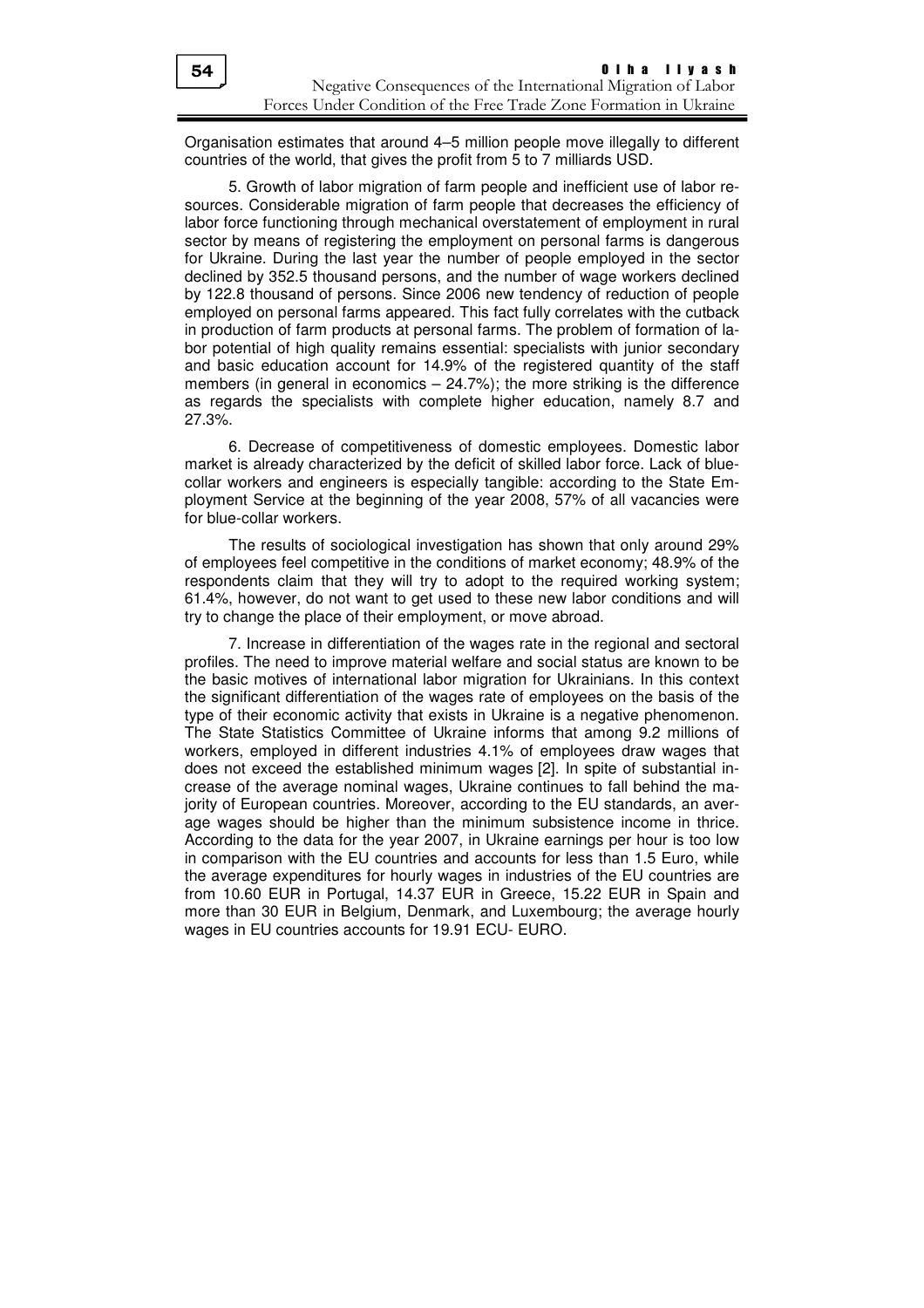Mechanical increase of wages during 2005 to 2007 that was not conditioned by correspondent labor performance growth demotivated employers to disclose the earnings of their employees. The highest share of wage workers, whose wages is lower than the minimum, is in fisheries, i. e. 16.9%, in agriculture – 15.6%, in the sphere of housing services and the cultural sphere – 8%.

8. Threats to national security of Ukraine. In particular, these threats concern negative consequences of illegal migration that manifest themselves in increase of illegal migrants with fake passports or illegally obtained documents. It is estimated that every migrant, on the average, pays a «fare» of 5–6 thousand USD to the «transport operators» to drive him/her through the territory of Ukraine. That is why the activities of criminal groupings that organize and control illegal migration through Ukraine is profitable, and thus these activities will continue to develop. Terrorists can take advantage of the absence of an efficient immigration control system that can be explained by the «softness» of Ukrainian visa policy, absence of control over the activities of physical and juridical persons who invite foreigners to Ukraine, existence of a large by-work basis for illegal migration on the territory of Ukraine, opportunities for long-term illegal residence, uncontrolled movement, absence of effective mechanisms of foreigners removal and deportation from Ukraine. People smuggling that may develop in Ukraine under condition the free trade zone establishment is another threat. Thus, it is reasonable to recognize it as a special kind of crime against the state and to provide a system of penalties in this context. In Poland, Slovakia, Hungary, and Bulgaria people smuggling is defined as a special kind of crime  $a$ gainst the state and is severely penalized<sup>1</sup>.

Taking into account all the negative consequences of international migration of labor force that are related with the entry of Ukraine into the free trade zone, it is necessary to take measures for the migration regulation. In modern conditions the governmental migration policy should include the system of legal, administrative, organizational and financial measures and information support to regulate migration, in particular migration area and migration movement from the standpoint of national priorities, qualitative and quantitative composition of migration flows, their social, demographical, and economic structures. Thus, the following priority measures should be taken:

1. Legal protection of the Ukrainian workers abroad should be guaranteed through intensification of activities performed by the Ministry of External Affairs in this area. Significant number of labor migrants abroad caused the necessity to expand the area of consular service's activities in the sphere of guaranteeing the rights and interests of migrants. Taking into account certain positive experiences of some countries (Italy, Portugal, Spain, Poland, Czech Republic) in the area of legalization of illegal migrants, it is necessary to consider the issue of implementing the governmental control over the Ukrainian citizens employment according to the quota set on the basis of interstate

 $\overline{a}$ 

<sup>1</sup> О. У. Хомра. Нелегальна транзитна міграція як загроза національній безпеці України.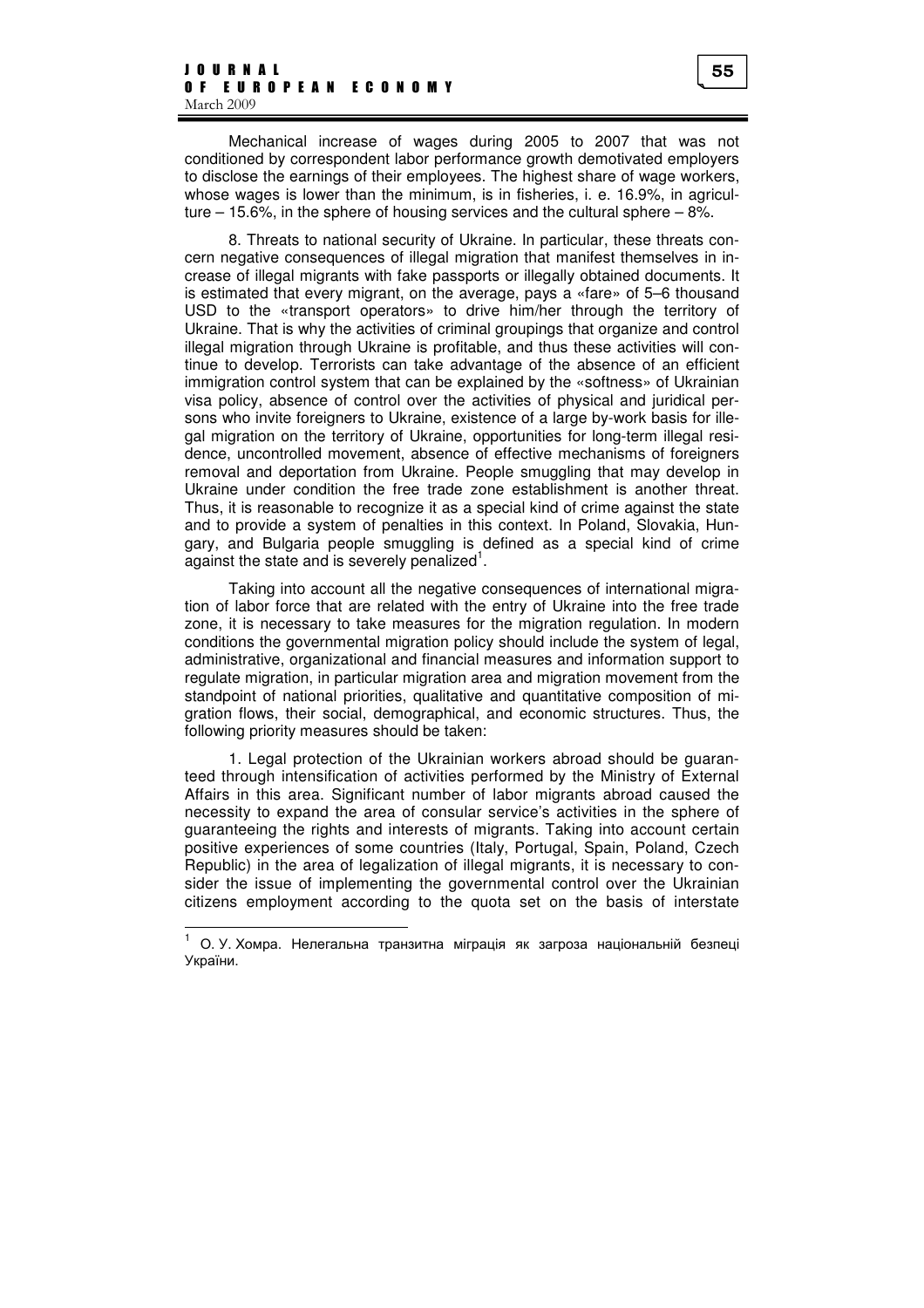agreements, and in case this kind of control is implemented, to consider the issue of establishing a specialized body of public administration (State Agency) that would deal with the issues concerning the employment of Ukrainian citizens in the EU member states.

2. Development of the mechanisms of legal protection and social guarantees for the labor migrants in Ukraine for the time they are abroad under condition that they will come back to their home countries. This can be achieved through establishment of special counseling centres affiliated to diplomatic missions for labor migrants, including illegal migrants; cooperation with Ukrainian Diaspora centres to provide Ukrainian migrants, who stay in the correspondent countries, with information and counseling services; governmental advocacy support of labor migrants in solving labor conflicts with foreign employers.

3. Since Ukraine is an EU neighboring country it is reasonable to develop joint operating plan on allocation of quota for Ukrainian citizens' employment by certain EU countries (Portugal, Spain, Italy, Greece, etc.). This will make the labor market flexible, and thus, it will lead to the employment increase. Labor market needs the implementation of the structural reform that can be achieved by propaganda of mobility, abolition of administrative barriers, and development of a mortgage system to increase the number of vacancies, large part of which will be for part-time and temporary jobs; whereas part-time and temporary employment should be aimed at increase of women employment. Furthermore, favorable conditions for use of money earned abroad should be created in order to develop private business. For this reason there should be provided special counseling services on business planning and enterprise organizing; the procedures of enterprise registration in the regions of mass labor emigration should be simplified.

4. Liberalization of the labor movement. Liberalization of this movement should be accompanied by integration of Ukraine and the EU in the sphere of education, social security, liberalization of the visa regime, as well as development of new branches of economy as well as new kind of firms that have the potential to invest into the European economy and be competitive at the European market. Moreover, in order to avoid negative asymmetric effects in relationships with the EU that result from the liberalization in movement of employees and in economic activities, the government of Ukraine should continue to implement reforms aimed at the improvement of business climate in Ukraine, the decrease of bribery level, and the introduction of tax policy that will be more favorable for the development of small and medium business. That is why the liberalization of the labor movement, covered by the Free Trade Agreement between Ukraine and the EU, should be accompanied by harmonisation of Ukrainian and European laws, norms, and standards.

5. Тhe range of illegal migration should be significantly decreased. To solve this issue it is reasonable to follow the experience of the Central and the Southern-Easter European countries, that managed to provide a part of their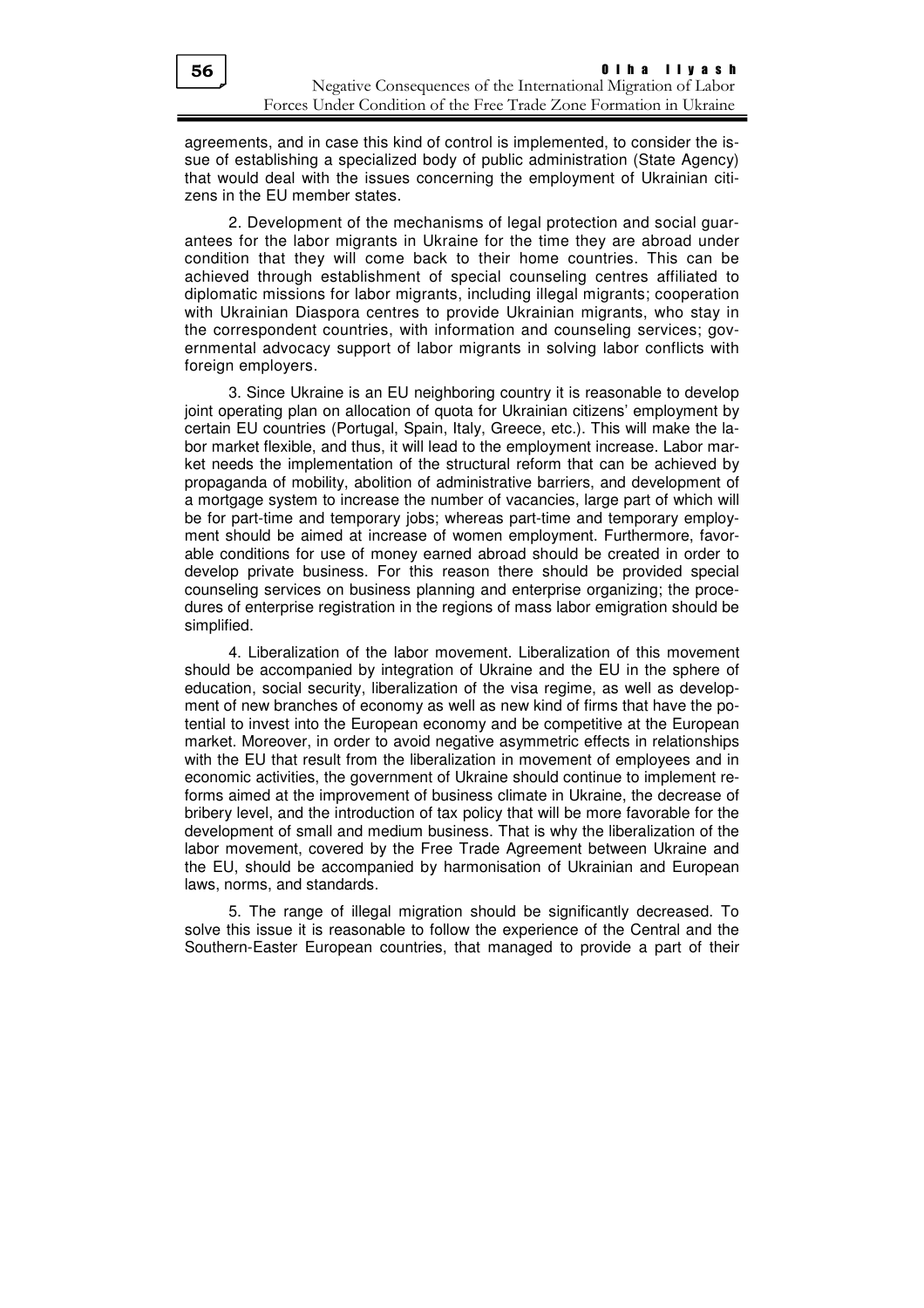citizens with temporary legal employment in the EU countries due to corresponding agreements that were aimed at stimulating skilled labor migrants to work, as well as facilitated the flow of youth from abroad, assisting them in the issues concerning accommodation and family union, in particular, they secured social protection of labor migrants.

6. Counterwork against human trafficking should be based on systematic approach and support of the Ukrainian government and the public. International Migration Organization data show that the majority of illegal migrants try to enter Ukraine through Ukraine-Russia border (over 80% of detainees) and Ukraine-Belarus border (11%), and exit through Ukraine-Slovakia (almost 60%) and Ukraine-Poland (20%) borders. Prevention and counterwork against human trafficking should be performed through the following: spreading of information in order to increase the level of public awareness; assisting the law enforcing bodies, legislative and judicial powers to improve the effectiveness of prevention of human trafficking; helping these bodies directly or protecting the victims of human trafficking through the network of public organizations – IMO's partners, and helping these people to integrate better into society.

7. Increase in the competitiveness of labor force through reformation of the system of professional education and staff training. In this context the following areas of activity should be determinant: development and approval of the national strategy of the educational system reformation that is based on the implementation of new standards of learning on the competitive basis and securement of the mechanisms of quality monitoring, implementation of the life-long learning strategy, provision with more integrated and consistent professional training. Curricula that will fit with the need for development of effective mechanisms of social dialogue should be developed to guarantee that professional training meets the labor market requirements.

### **Bibliography**

- 1. Official internet resource of the Ministry of Labor and Social Policy //http://www.mlsp.gov.ua/control/uk/publish/article;jsessionid
- 2. Official internet resource of the Ministry of Labor and Social Policy http://www.mlsp.gov.ua/control/uk/publish/article;jsessionid=19D0BF6B29D0 2E9D1242A10DE7A69CAF?art\_id=78655&cat\_id=34942
- 3. Демографічна ситуація в Україні у 2007 році. Експрес-бюлетень. Київ, Держкомстат України, 2008. – 36 с.
- 4. Хомич Л. В.; Писаренко С. М.; Чекан І. А.; Куревіна І. О. Міжнародна міграція з України як чинник впливу на стан людського капіталу // Офіційний Інтернет-ресурс: сайт Національного інституту стратегічних досліджень http://www.niss.gov.ua/book/Analit2007/index.htm.